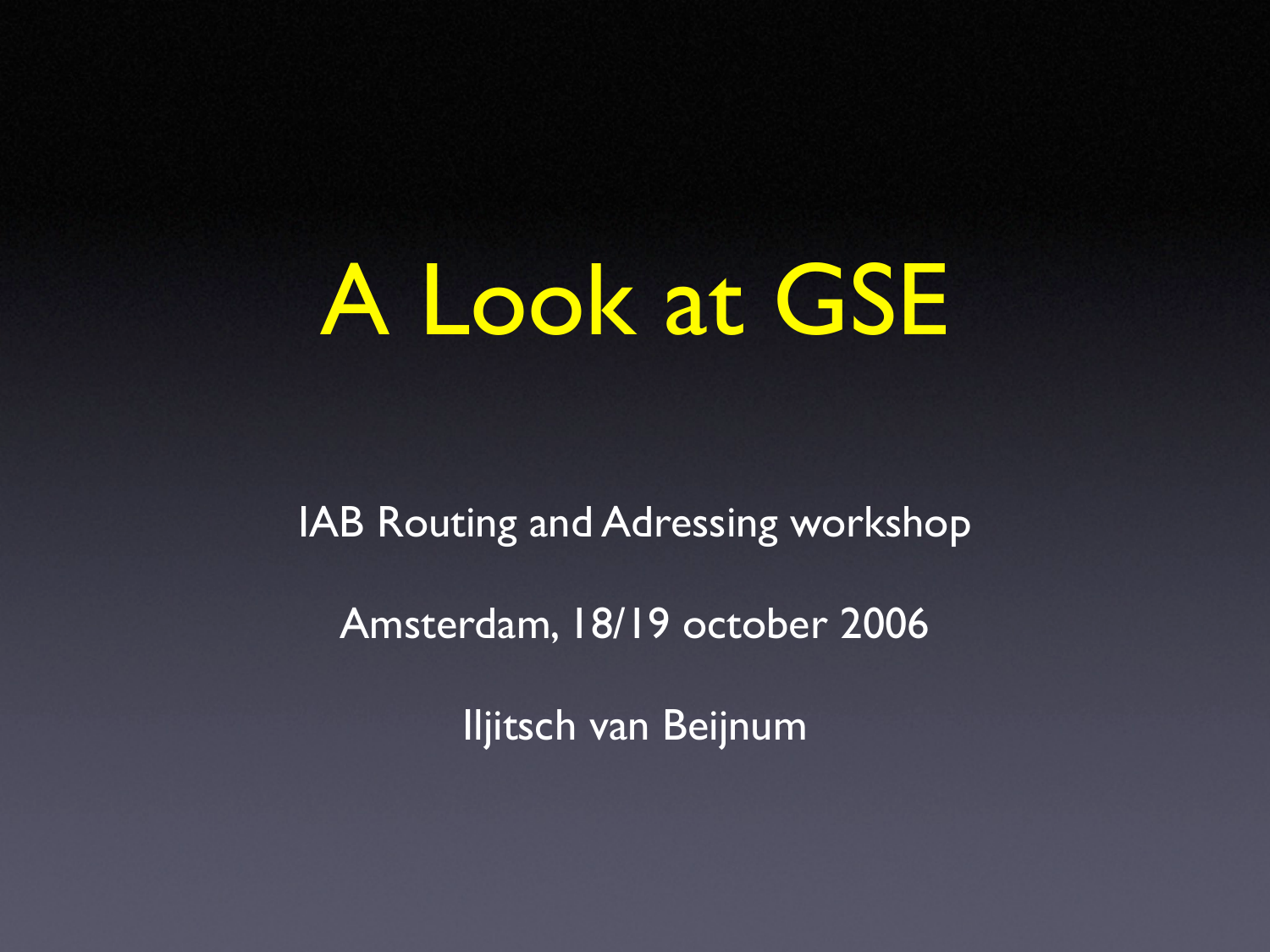## Global, Site and End

- GSE draft (was: 8+8) 10 years ago
- Notion of 8192 or so "large structures" at the top of the routing hierarchy
- 48 "routing goop" bits, 16 subnet bits, 64 end system designator bits
- Routers rewrite routing goop
- Multihome: tunnels for when ISP link down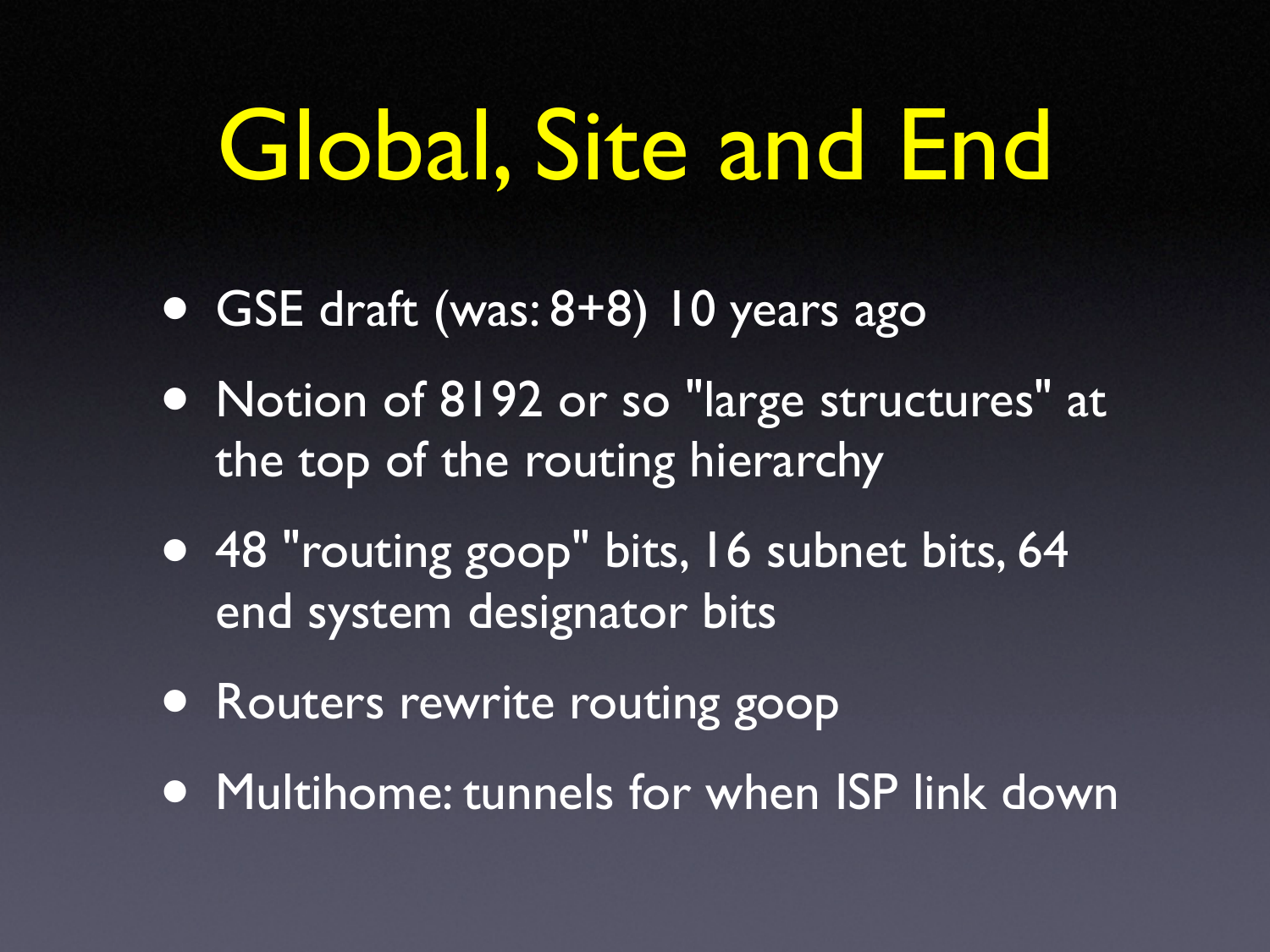## Problems with GSE

- Very much incompatible with regular IPv6
- Renumber when moving large structures
- No way to guarantuee ESD uniqueness
- No security in routing goop ESD relation
- No provisions for determining which paths work and which don't
- No mechanism to switch paths (state...)
- See draft-ietf-ipngwg-esd-analysis-05.txt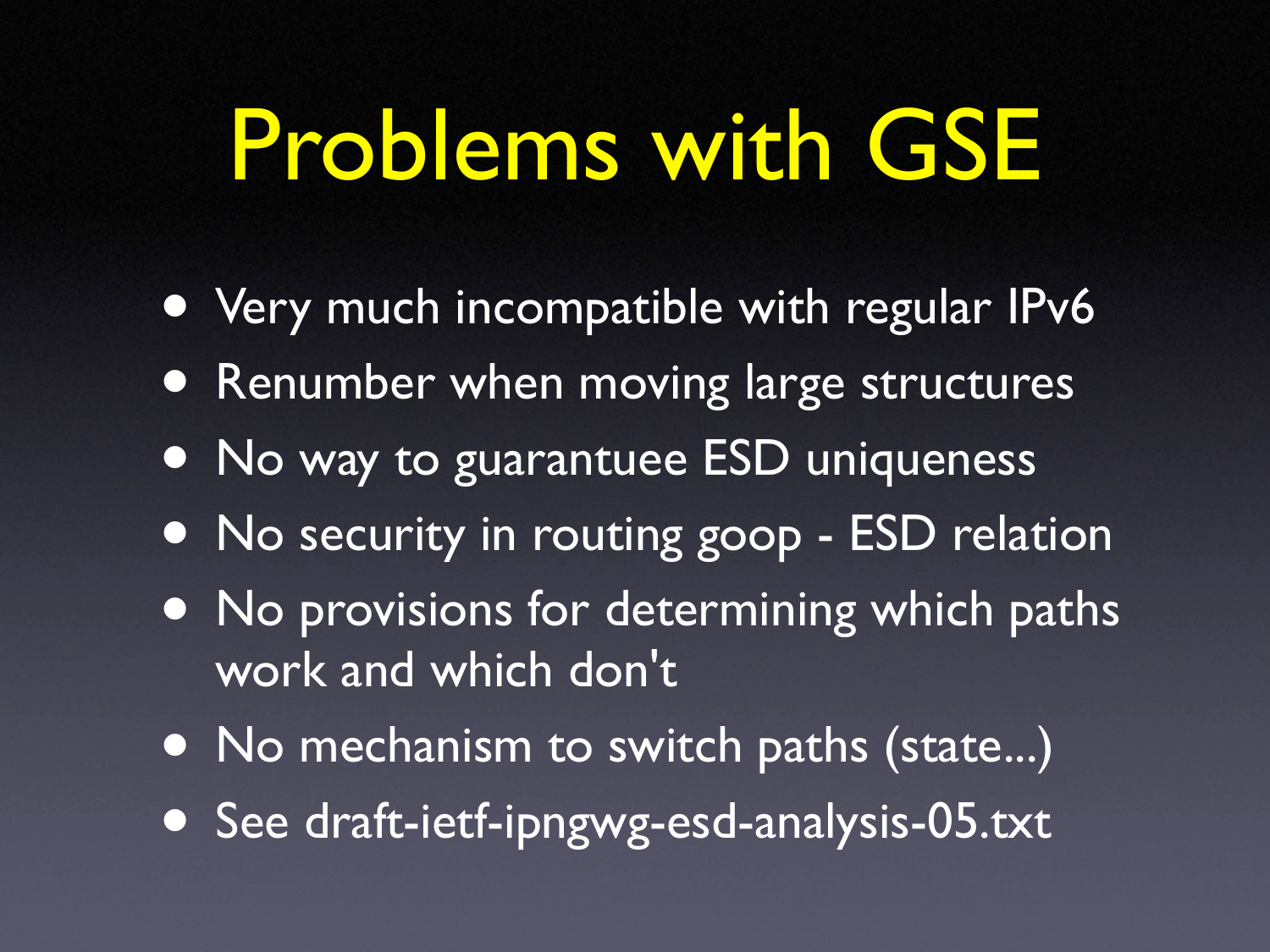## Security

- Not vulnerable to redirection attacks
- I can't spoof [Google][www.google]
- But I can spoof [Iljitsch][www.google]
	- which accomplishes much the same thing
- Fix with IPsec? (Not TLS, though)
	- sure, but also for your radio telescope array data stream @ 8 Gbps?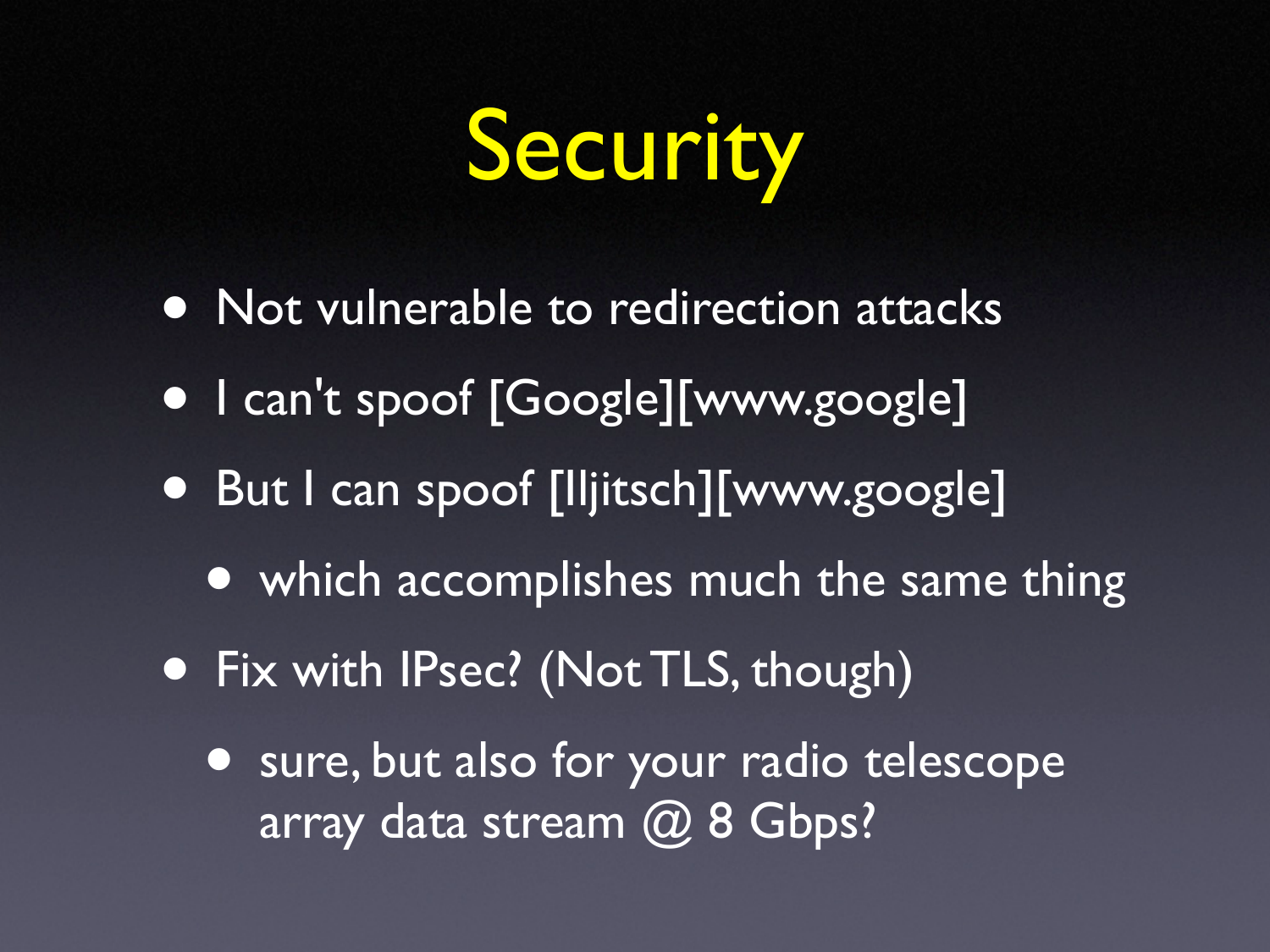# Multihoming

- Key ingredients: detect failures, repair them
- GSE proposes to do this only for link to ISP
	- (aside: see RFCs 2260 and 3178)
	- no full ISP independence as with BGP+PI
		- ISPs need to cooperate explicitly
		- doesn't help with complete ISP failure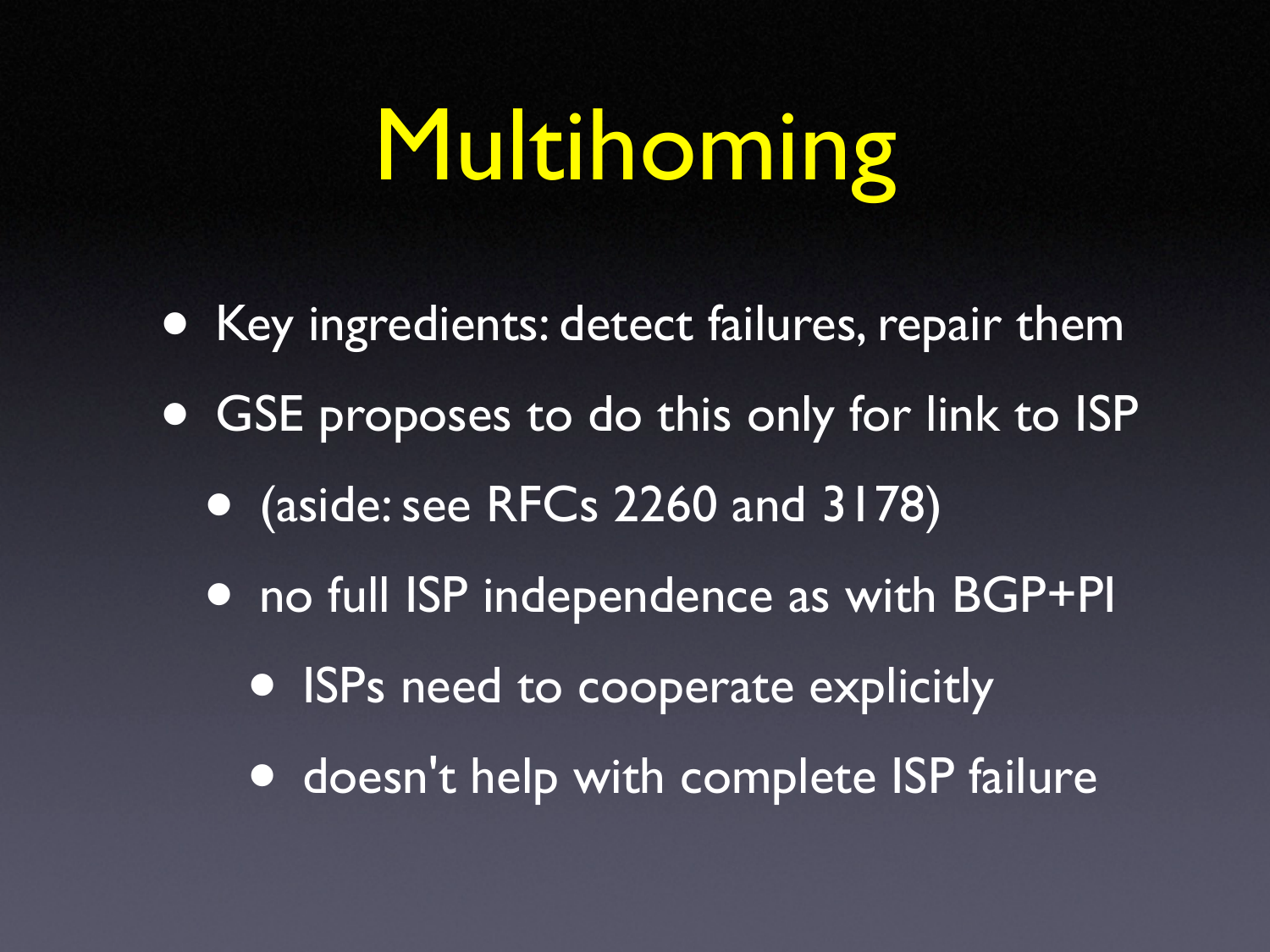# The Emperor's Clothes

- What does GSE really buy us?
	- large structures help routing **• TLA/NLA/SLA hierarchy bit the dust...**
	- id/loc too limited (security, no id->loc mapping service) to provide real benefits
	- rewriting src address: not the problem!
- MIPv6/shim6 loc/id optimized differently...
- Does loc/id have value in and of itself?